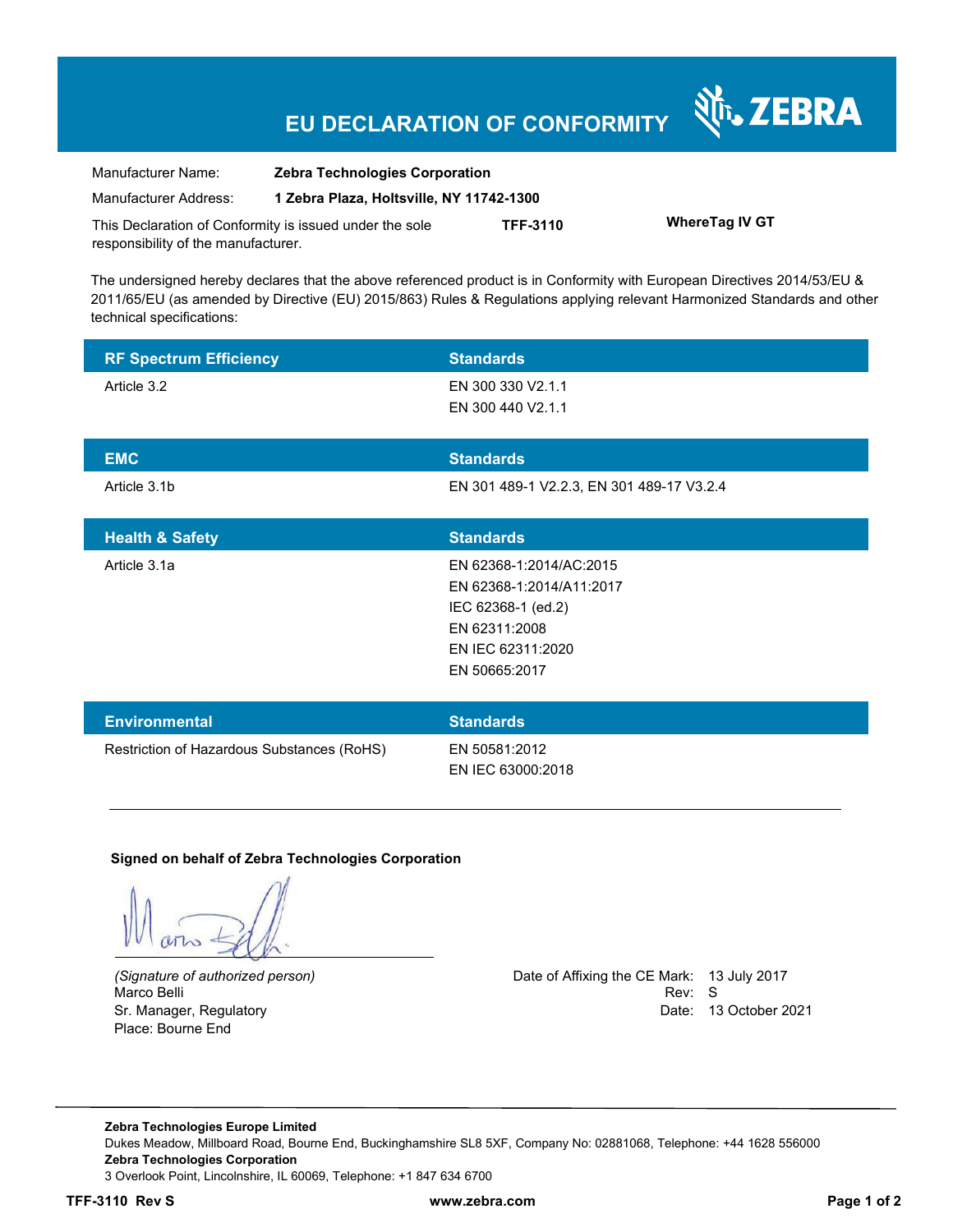# **EU DECLARATION OF CONFORMITY**

#### **Appendix A**

#### **EU Operating frequencies and maximum power levels**

WLAN 2400 MHz – 2483.5 MHz 200Bm SRD 119 – 140 kHz NA 2400 MHz – 2483.5 MHz 14dBm

**Technology Operating Frequencies/Bands Maximum Transmit power level** 

Nr. ZEBRA

#### **Accessories:**

**Description Model** None None